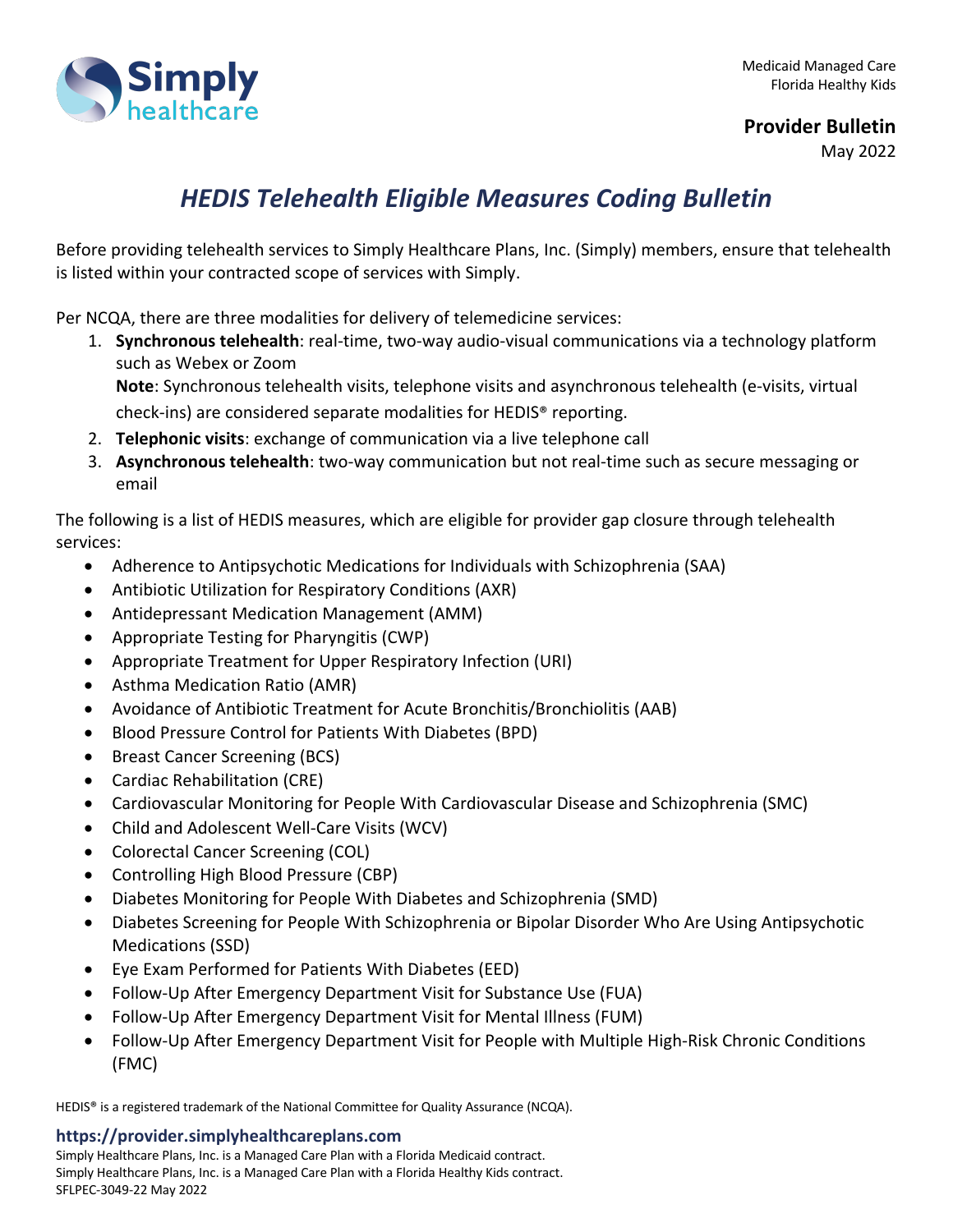- Follow-Up After High Intensity Care for Substance Use Disorder (FUI)
- Follow-Up After Hospitalization for Mental Illness (FUH) (follow-up visit must be provided by a BH provider and may include telehealth services)
- Follow-Up Care for Children Prescribed ADHD Medication (ADD) (one of two visits can be a conducted via telephone or utilizing telehealth technology)
- Hemoglobin A1c Testing & Control for Patients With Diabetes (HBD)
- Diagnosed Substance Use Disorders (DSU)
- Initiation and Engagement of Substance Use Disorder Treatment (IET)
- Kidney Health Evaluation for Patients with Diabetes (KED)
- Mental Health Utilization (MPT)
- Persistence of Beta-Blocker Treatment After a Heart Attack (PBH)
- Plan All-cause Readmissions (PCR)
- Prenatal and Postpartum Care (PPC)
- Statin Therapy for Patients With Cardiovascular Disease (SPC)
- Statin Therapy for Patients With Diabetes (SPD)
- Use of First-Line Psychosocial Care for Children and Adolescents on Antipsychotics (APP)
- Use of Imaging for Low Back Pain (LBP)
- Use of Spirometry Testing in the Assessment and Diagnosis of COPD (SPR)
- Weight Assessment and Counseling for Nutrition and Physical Activity for Children/Adolescents (WCC)
- Well-Child Visits in the First 30 Months of Life (W30)

When billing for these services, follow the same process for billing office-based services, but also include the telehealth modifier(s).

| <b>Required modifier</b>                  | Code | <b>Detail</b>                                                                                                                                                                                                                                                                                                                     |
|-------------------------------------------|------|-----------------------------------------------------------------------------------------------------------------------------------------------------------------------------------------------------------------------------------------------------------------------------------------------------------------------------------|
| Telehealth modifier                       | 95   | Telemedicine service rendered via a real-time interactive audio and video<br>telecommunications systems<br>The CPT <sup>®</sup> codes listed in Appendix P are for services that are typically<br>performed face-to-face, but may be rendered via a real-time<br>(synchronous) interactive audio-visual telecommunication system. |
| Telehealth modifier                       | GT   | Via interactive audio and telecommunications systems<br>Modifier GT is used with services provided via synchronous<br>telemedicine for which Modifier 95 cannot be used.                                                                                                                                                          |
| <b>Required place of service</b><br>(POS) | Code | <b>Detail</b>                                                                                                                                                                                                                                                                                                                     |
| <b>Telehealth POS</b>                     | 02   | The location where health services and health-related services are<br>provided or received, through telehealth telecommunication technology.<br>When billing telehealth services, providers must bill with place of service<br>code 02 and continue to bill Modifier 95 or GT.                                                    |

| <b>Billing codes-CPT</b> | <b>Detail</b>                                                            |  |
|--------------------------|--------------------------------------------------------------------------|--|
| <b>Telephonic visits</b> |                                                                          |  |
| 99441                    | Phone call with physician 5 to 10 minutes of medical discussion          |  |
| 99442                    | Phone call with physician 11 to 20 minutes of medical discussion         |  |
| 99443                    | Phone call with physician 21 to 30 minutes of medical discussion         |  |
| 98966                    | Phone call with physician extender 5 to 10 minutes of medical discussion |  |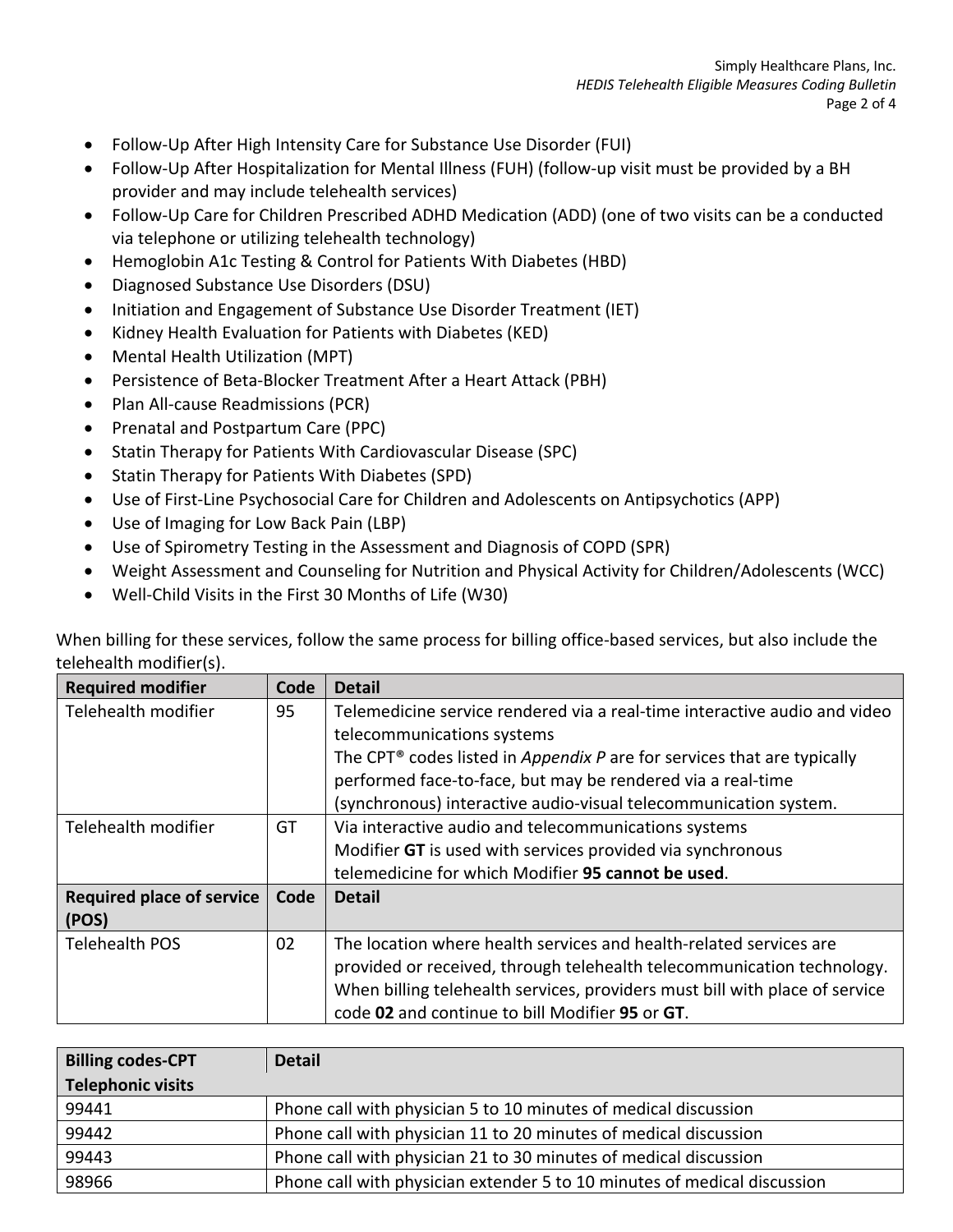| 98967 | Phone call with physician extender 11 to 20 minutes of medical discussion |
|-------|---------------------------------------------------------------------------|
| 98968 | Phone call with physician extender 21 to 30 minutes of medical discussion |

| Asynchronous telehealth    |                                                                                                                              |
|----------------------------|------------------------------------------------------------------------------------------------------------------------------|
| 98970                      | Qualified non-physician healthcare professional online digital evaluation and                                                |
|                            | management service, for an established patient, for up to 7 days, cumulative time                                            |
|                            | during the 7 days; 5 to 10 minutes                                                                                           |
| 98971                      | Qualified non-physician healthcare professional online digital evaluation and                                                |
|                            | management service, for an established patient, for up to 7 days, cumulative time                                            |
|                            | during the 7 days; 11 to 20 minutes                                                                                          |
| 98972                      | Qualified non-physician healthcare professional online digital evaluation and                                                |
|                            | management service, for an established patient, for up to 7 days, cumulative time                                            |
|                            | during the 7 days; 21 or more minutes                                                                                        |
| 99421                      | Online digital evaluation and management service, for an established patient, for                                            |
|                            | up to 7 days, cumulative time during the 7 days; 5 to 10 minutes                                                             |
| 99422                      | Online digital evaluation and management service, for an established patient, for                                            |
|                            | up to 7 days, cumulative time during the 7 days; 11 to 20 or more minutes                                                    |
| 99423                      | Online digital evaluation and management service, for an established patient, for                                            |
|                            | up to 7 days, cumulative time during the 7 days; 21 or more minutes                                                          |
| 99457                      | Remote physiologic monitoring treatment management services, 20 minutes or                                                   |
|                            | more of clinical staff/physician/other qualified healthcare professional time in a                                           |
|                            | calendar month requiring interactive communication with the patient/caregiver                                                |
|                            | during the month                                                                                                             |
| <b>Billing codes-HCPCS</b> | <b>Detail</b>                                                                                                                |
| G0071                      | Payment for communication technology-based services for 5 minutes or more of                                                 |
|                            | a virtual (non-face-to-face) communication between an rural health clinic (RHC)                                              |
|                            | or federally qualified health center (FQHC) practitioner and RHC or FQHC patient,                                            |
|                            | or 5 minutes or more of remote evaluation of recorded video and/or images by                                                 |
|                            | an RHC or FQHC practitioner, occurring in lieu of an office visit; RHC or FQHC only                                          |
| G2010                      |                                                                                                                              |
|                            | Remote evaluation of recorded video and/or images submitted by an established                                                |
|                            | patient (e.g., store and forward), including interpretation with follow-up with the                                          |
|                            | patient within 24 business hours, not originating from a related E&M service                                                 |
|                            | provided within the previous 7 days nor leading to an E&M service or procedure                                               |
|                            | within the next 24 hours or soonest available appointment                                                                    |
| G2012                      | Brief communication technology-based service (e.g., virtual check-in, by a                                                   |
|                            | physician or other qualified healthcare professional who can report evaluation                                               |
|                            | and management services) provided to an established patient, not originating                                                 |
|                            | from a related E&M service provided within the previous 7 days nor leading to an                                             |
|                            | E&M service or procedure within the next 24 hours or soonest available<br>appointment; 5 to 10 minutes of medical discussion |